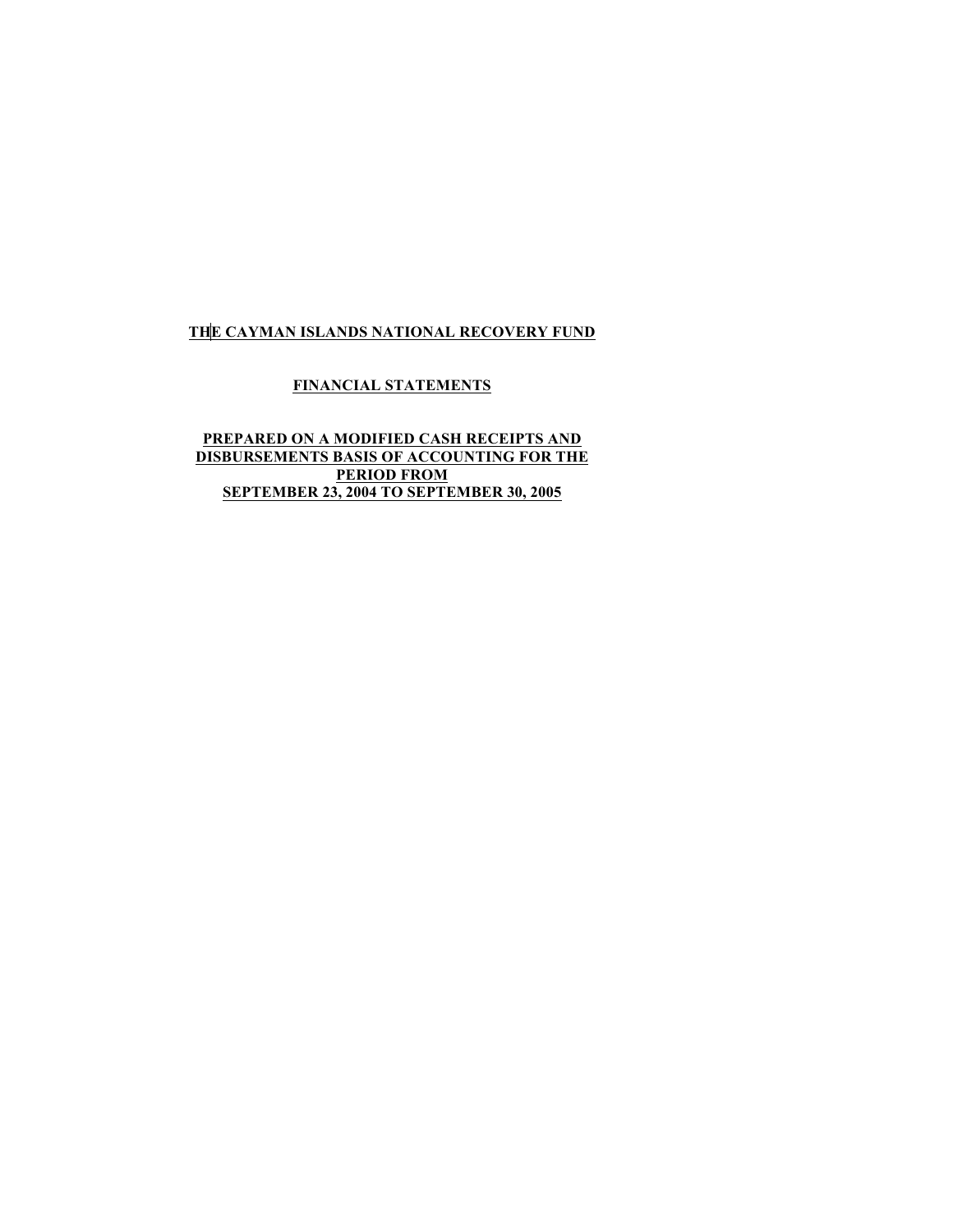# **FINANCIAL STATEMENTS**

#### **SEPTEMBER 30, 2005**

### **CONTENTS**

|                                                                                 | Page           |
|---------------------------------------------------------------------------------|----------------|
| <b>Independent Auditors' Report</b>                                             |                |
| <b>Balance Sheet</b>                                                            | 2              |
| Statement of Income, Expenditure and Distributions - Unrestricted Fund Balances | 3              |
| Statement of Income, Expenditure and Distributions - Restricted Fund Balances   | $\overline{4}$ |
| Statement of Changes in Undistributed Funds                                     | 5              |
| <b>Statement of Cash Flows</b>                                                  | 6              |
| <b>Notes to Financial Statements</b>                                            | $7 - 11$       |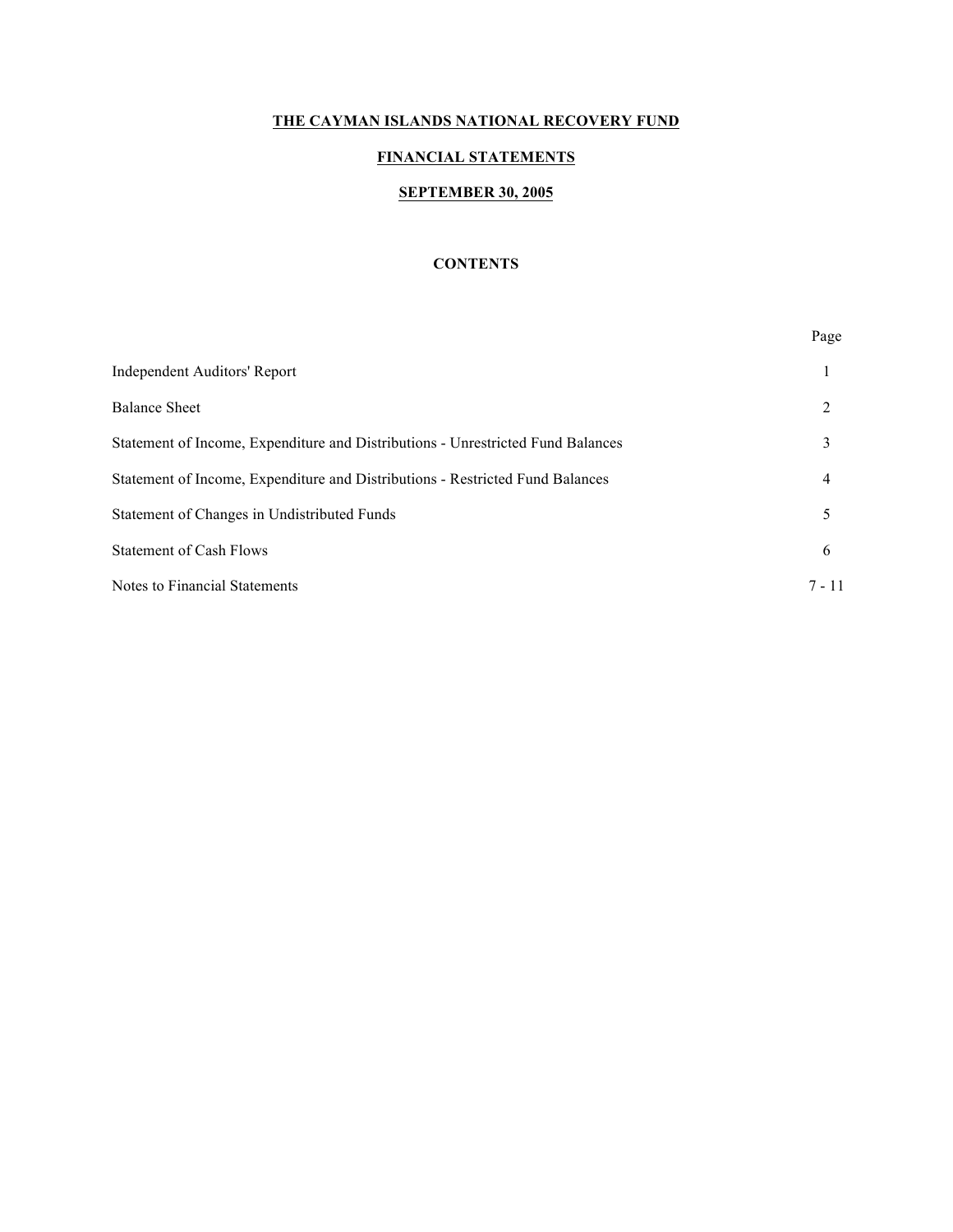# **BALANCE SHEET**

(Expressed in Cayman Islands dollars)

|                                                                                                                                            | September 30,<br>2005                        |
|--------------------------------------------------------------------------------------------------------------------------------------------|----------------------------------------------|
| <b>ASSETS</b><br><b>Current assets</b>                                                                                                     |                                              |
| Cash at bank (Note 3)                                                                                                                      | \$2,595,440                                  |
| Total assets                                                                                                                               | \$2,595,440                                  |
| <b>LIABILITIES AND FUND BALANCES</b><br><b>Current Liabilities</b><br>Bank overdraft<br>Loans payable (Note 4)<br><b>Total liabilities</b> | $\mathbf S$<br>821<br>1,348,082<br>1,348,903 |
| <b>Fund Balances</b><br>Undistributed fund balance - unrestricted                                                                          | 1,246,537                                    |
| Total fund balances                                                                                                                        | 1,246,537                                    |
| <b>TOTAL LIABILITIES AND FUND BALANCES</b>                                                                                                 | \$2,595,440                                  |

Approved for issuance on behalf of the Board of Trustees of The Cayman Islands National Recovery Fund by:

………………………………. Trustee

Trustee Date

………………………………. ……………………………….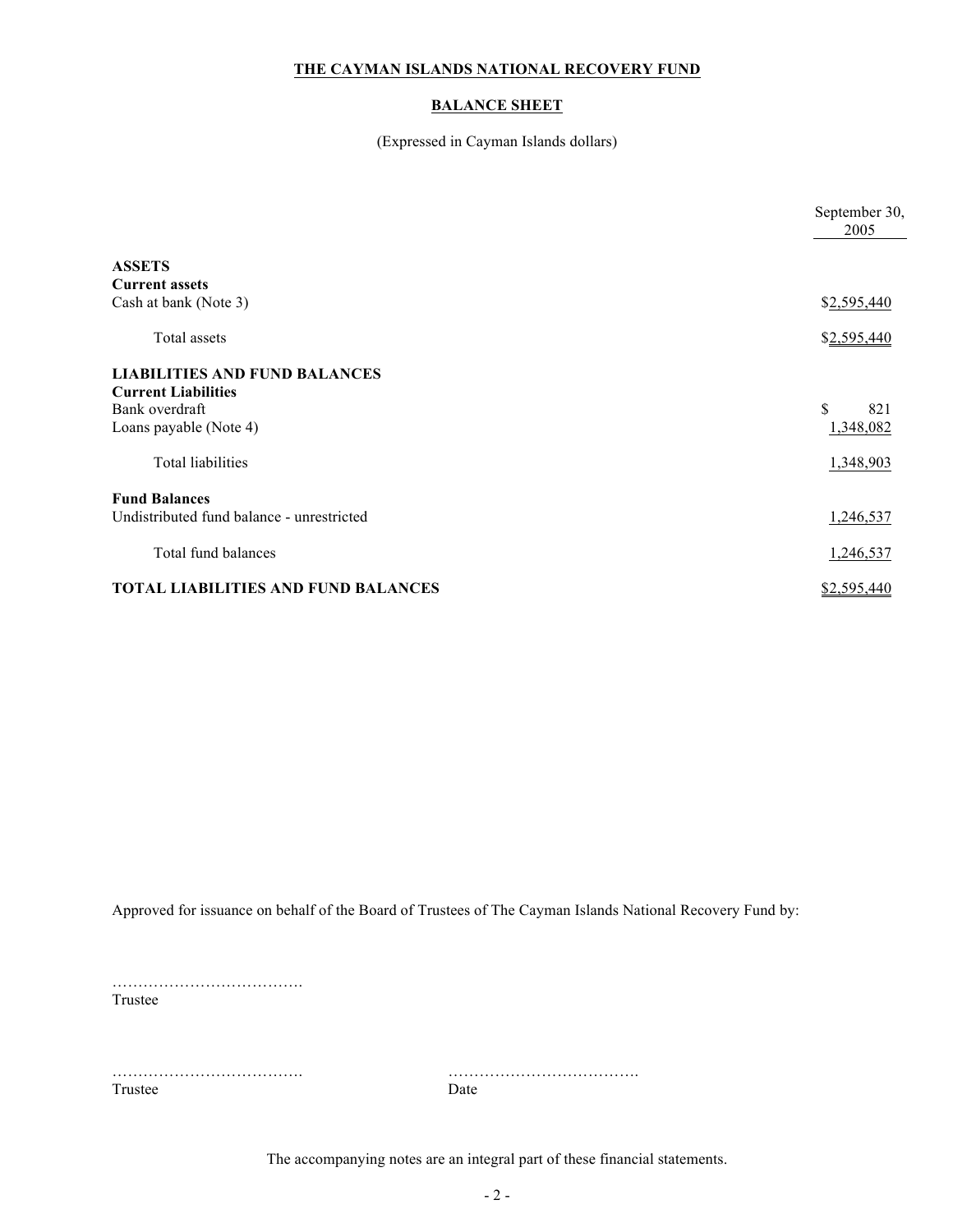#### **UNRESTRICTED FUND BALANCES STATEMENT OF INCOME, EXPENDITURE AND DISTRIBUTIONS**

(Expressed in Cayman Islands dollars)

| September 23, 2004<br>(commencement of<br>operations) to<br>September 30,<br>2005<br><b>Income</b><br>Donations (Note 5)<br>\$1,500,000<br>Government<br>Corporate<br>2,701,230<br>Individuals<br>1,683,945<br>5,885,175<br>Interest received<br>44,916<br>5,930,091<br><b>Administration Expenses</b><br>Administration expenses and salaries (Note 10)<br>268,794<br>Fundraising and related expenses<br>79,490<br>Professional fees<br>47,750<br>3,345<br>Other expenses<br>399,379<br><b>Funds Available For Distribution</b><br>5,530,712<br><b>Distributions</b><br>Repairs and construction of properties<br>3,673,015<br>Project management fees<br>611,160<br>4,284,175<br><b>Undistributed Funds</b><br>\$1,246,537 | For the     |
|-------------------------------------------------------------------------------------------------------------------------------------------------------------------------------------------------------------------------------------------------------------------------------------------------------------------------------------------------------------------------------------------------------------------------------------------------------------------------------------------------------------------------------------------------------------------------------------------------------------------------------------------------------------------------------------------------------------------------------|-------------|
|                                                                                                                                                                                                                                                                                                                                                                                                                                                                                                                                                                                                                                                                                                                               | period from |
|                                                                                                                                                                                                                                                                                                                                                                                                                                                                                                                                                                                                                                                                                                                               |             |
|                                                                                                                                                                                                                                                                                                                                                                                                                                                                                                                                                                                                                                                                                                                               |             |
|                                                                                                                                                                                                                                                                                                                                                                                                                                                                                                                                                                                                                                                                                                                               |             |
|                                                                                                                                                                                                                                                                                                                                                                                                                                                                                                                                                                                                                                                                                                                               |             |
|                                                                                                                                                                                                                                                                                                                                                                                                                                                                                                                                                                                                                                                                                                                               |             |
|                                                                                                                                                                                                                                                                                                                                                                                                                                                                                                                                                                                                                                                                                                                               |             |
|                                                                                                                                                                                                                                                                                                                                                                                                                                                                                                                                                                                                                                                                                                                               |             |
|                                                                                                                                                                                                                                                                                                                                                                                                                                                                                                                                                                                                                                                                                                                               |             |
|                                                                                                                                                                                                                                                                                                                                                                                                                                                                                                                                                                                                                                                                                                                               |             |
|                                                                                                                                                                                                                                                                                                                                                                                                                                                                                                                                                                                                                                                                                                                               |             |
|                                                                                                                                                                                                                                                                                                                                                                                                                                                                                                                                                                                                                                                                                                                               |             |
|                                                                                                                                                                                                                                                                                                                                                                                                                                                                                                                                                                                                                                                                                                                               |             |
|                                                                                                                                                                                                                                                                                                                                                                                                                                                                                                                                                                                                                                                                                                                               |             |
|                                                                                                                                                                                                                                                                                                                                                                                                                                                                                                                                                                                                                                                                                                                               |             |
|                                                                                                                                                                                                                                                                                                                                                                                                                                                                                                                                                                                                                                                                                                                               |             |
|                                                                                                                                                                                                                                                                                                                                                                                                                                                                                                                                                                                                                                                                                                                               |             |
|                                                                                                                                                                                                                                                                                                                                                                                                                                                                                                                                                                                                                                                                                                                               |             |
|                                                                                                                                                                                                                                                                                                                                                                                                                                                                                                                                                                                                                                                                                                                               |             |
|                                                                                                                                                                                                                                                                                                                                                                                                                                                                                                                                                                                                                                                                                                                               |             |
|                                                                                                                                                                                                                                                                                                                                                                                                                                                                                                                                                                                                                                                                                                                               |             |
|                                                                                                                                                                                                                                                                                                                                                                                                                                                                                                                                                                                                                                                                                                                               |             |
|                                                                                                                                                                                                                                                                                                                                                                                                                                                                                                                                                                                                                                                                                                                               |             |
|                                                                                                                                                                                                                                                                                                                                                                                                                                                                                                                                                                                                                                                                                                                               |             |
|                                                                                                                                                                                                                                                                                                                                                                                                                                                                                                                                                                                                                                                                                                                               |             |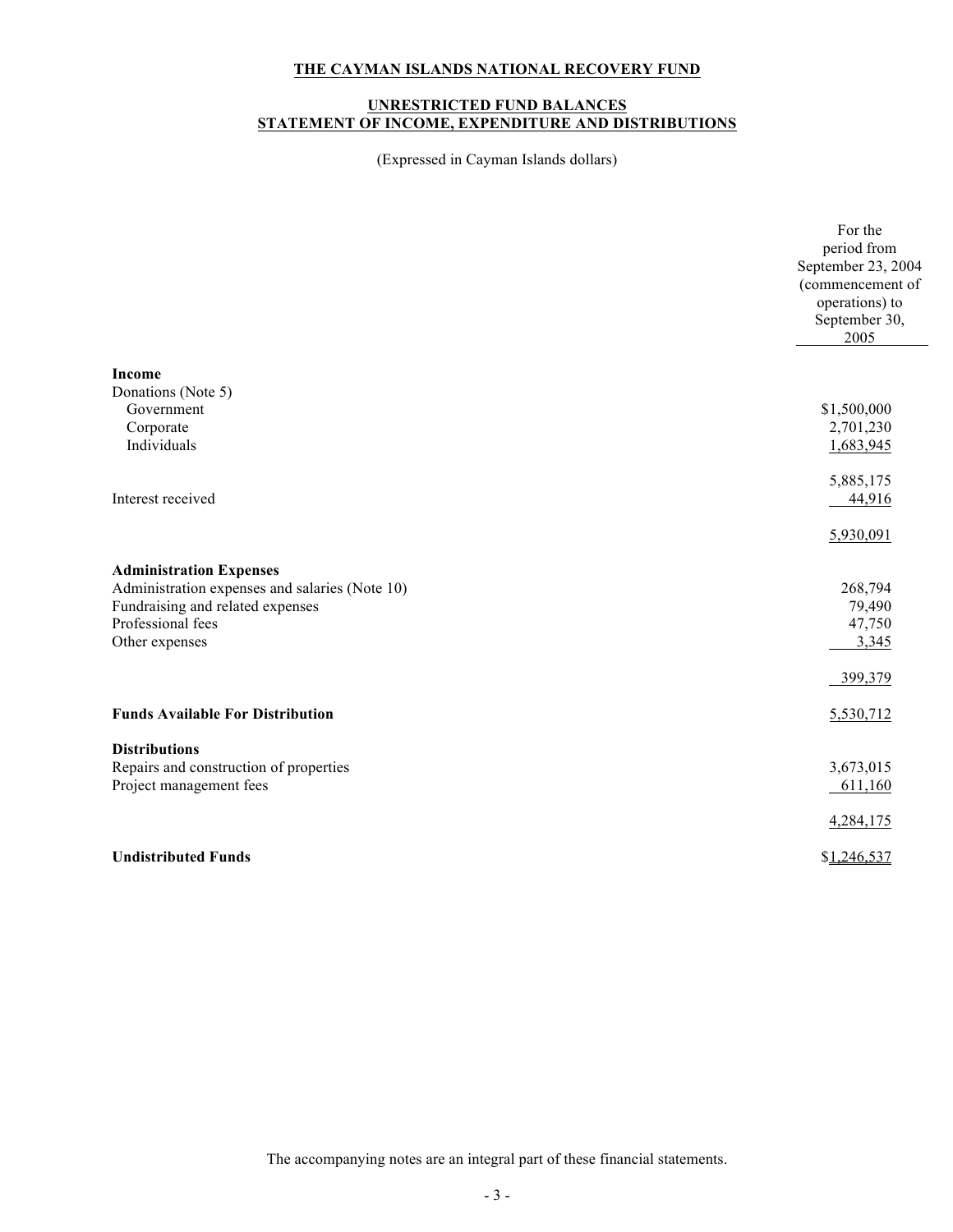#### **RESTRICTED FUND BALANCES STATEMENT OF INCOME, EXPENDITURE AND DISTRIBUTIONS**

(Expressed in Cayman Islands dollars)

|                                                                         | For the<br>period from<br>September 23, 2004<br>(commencement of<br>operations) to<br>September 30,<br>2005 |
|-------------------------------------------------------------------------|-------------------------------------------------------------------------------------------------------------|
| Income<br>Donations<br>International (Note 6)                           | 60,000<br>\$                                                                                                |
| <b>Distributions</b><br>Repairs and construction of properties (Note 6) | 60,000                                                                                                      |
| <b>Undistributed Funds</b>                                              | \$                                                                                                          |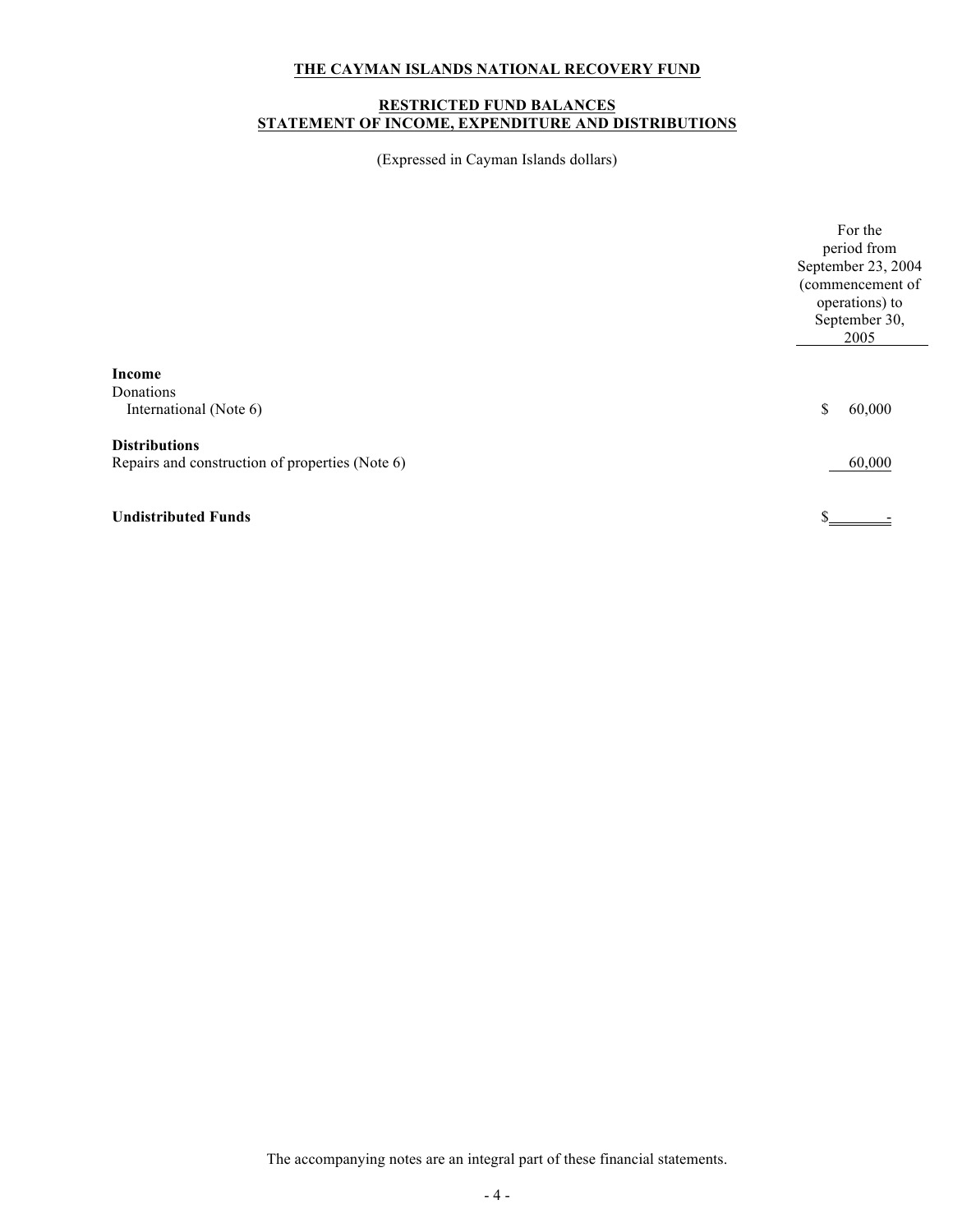# **STATEMENT OF CHANGES IN UNDISTRIBUTED FUNDS**

(Expressed in Cayman Islands dollars)

|                                  |                                      | For the<br>period from<br>September 23, 2004<br>(commencement of<br>operations) to<br>September 30,<br>2005 |  |
|----------------------------------|--------------------------------------|-------------------------------------------------------------------------------------------------------------|--|
|                                  | Unrestricted<br><b>Fund Balances</b> | Restricted<br><b>Fund Balances</b>                                                                          |  |
| Balance, beginning of period     | \$                                   | \$                                                                                                          |  |
| Funds available for distribution | 5,530,712                            | 60,000                                                                                                      |  |
| Distributions                    | (4, 284, 175)                        | 60,000                                                                                                      |  |
| Balance, end of period           | \$1,246,537                          |                                                                                                             |  |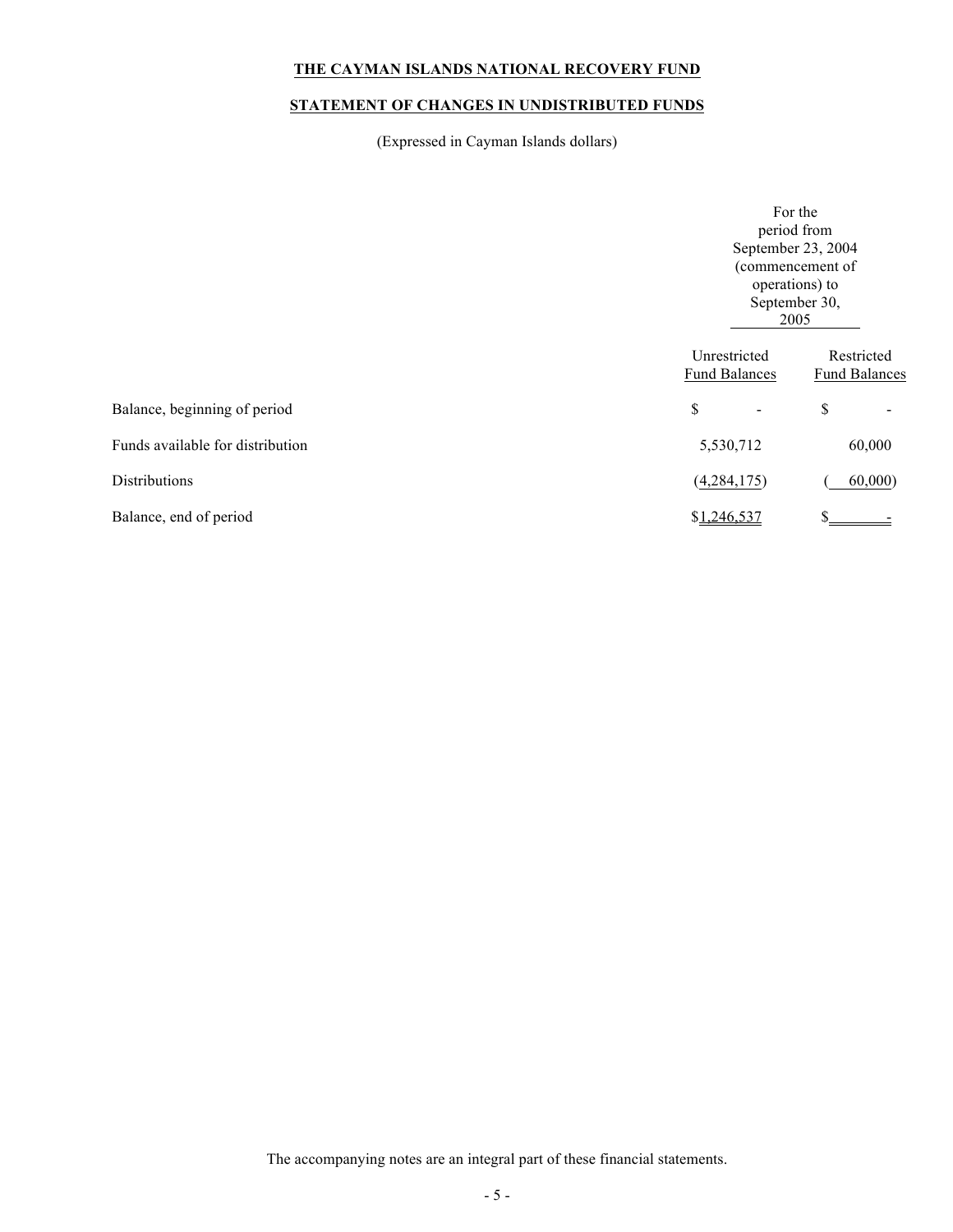# **STATEMENT OF CASH FLOWS**

(Expressed in Cayman Islands dollars)

|                                                                            | For the<br>period from<br>September 23, 2004<br>(commencement of<br>operations) to |
|----------------------------------------------------------------------------|------------------------------------------------------------------------------------|
|                                                                            | September 30,<br>2005                                                              |
| Cash flows from operating activities<br>Undistributed funds for the period | \$1,246,537                                                                        |
| Cash flows from financing activities                                       |                                                                                    |
| Proceeds from loan                                                         | 2,500,000                                                                          |
| Repayment of loan                                                          | (1,151,918)                                                                        |
| Net cash provided by financing activities                                  | 1,348,082                                                                          |
| Net increase in cash and cash equivalents                                  | 2,594,619                                                                          |
| Cash and cash equivalents - beginning of period                            |                                                                                    |
| Cash and cash equivalents - end of period                                  | \$2,594,619                                                                        |
|                                                                            |                                                                                    |
| Cash and cash equivalents - end of period comprises:                       |                                                                                    |
| Cash at bank<br>Bank overdraft                                             | \$2,595,440<br>821)                                                                |
|                                                                            |                                                                                    |
|                                                                            | \$2,594,619                                                                        |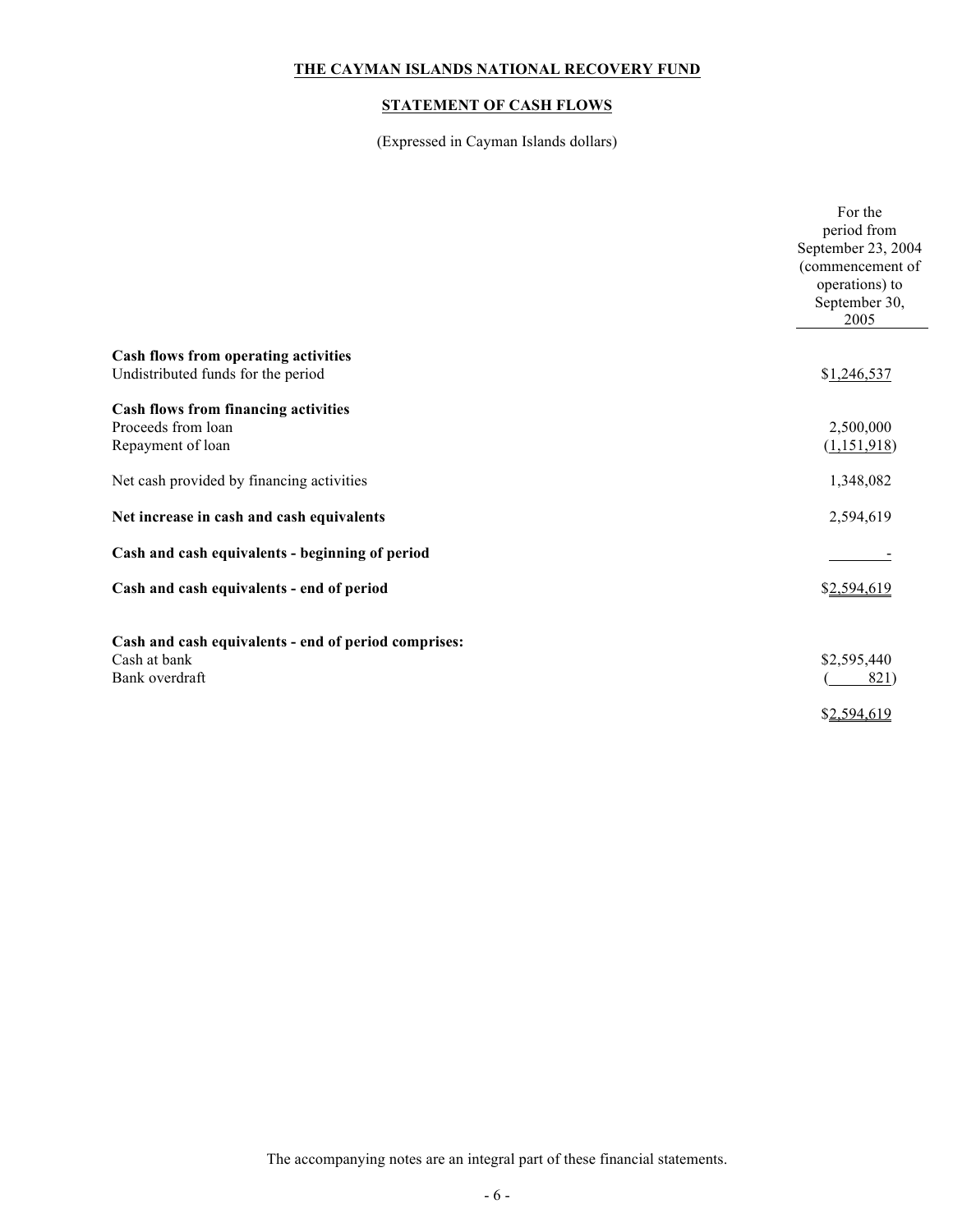### **NOTES TO FINANCIAL STATEMENTS**

### **SEPTEMBER 30, 2005**

### **1. Organisation and principal activity**

The Cayman Islands National Recovery Fund (the "Recovery Fund") was established as a Trust under the laws of the Cayman Islands by a Declaration of Trust (the "Declaration") dated September 23, 2004, between the Trust and the Original Trustees (the "Trustees"). The registered office of the Recovery Fund is PO Box 1350GT, Clifton House, George Town, Grand Cayman, Cayman Islands.

The Recovery Fund has established a wholly owned United States Company which was granted an United States IRS tax exemption under section 501(c)(3) of the Internal Revenue code, effective from December 2, 2004. All of the funds raised in this entity will be transferred to the Recovery Fund in their entirety with any incidental costs being absorbed by the Recovery Fund. As at September 30, 2005 there had been no activity in this entity.

On June 7, 2005, the Recovery Fund received tax exempt status in Canada for a period of 12 months, as per sub sections  $110.1(1)$  and  $118.1(1)$  of the Income Tax Act, Canada.

The Recovery Fund was established for the purpose of relieving those who were injured, bereaved, rendered homeless, destitute or otherwise adversely affected by Hurricane Ivan in the Cayman Islands on or after September 11, 2004 and who are in need and for other charitable purposes connected with or arising out of Hurricane Ivan.

### **2. Principal accounting policies**

The financial statements have been prepared on a modified cash receipts and disbursement basis of accounting which is not a recognized basis of accounting. Principal accounting policies are as follows:

**Cash and cash equivalents:** Cash and cash equivalents consist of cash at bank and short-term deposits with original terms to maturity of less than three months as well as investment in money market funds which are available on daily notice.

**Loans:** Borrowings are recognised initially at the proceeds received. Borrowings are subsequently stated at proceeds received less amounts repaid.

**Donations, expenditure and distributions:** Donations, expenditures and distributions are recorded on a cash basis.

**Donated goods and services:** A number of unpaid volunteers have made significant contributions of their time and resources to manage and carry out the Recovery Fund's activities. The value of these contributions is not reflected in the financial statements since they are not susceptible to objective measurement or valuation. In addition, the Recovery Fund has received certain goods and services as donations. The value of these donated goods and services are disclosed in Note 8, at their estimated value at the date of receipt.

### **3. Cash**

Cash at bank comprises of the following:

| Current accounts                | \$ 577,922  |
|---------------------------------|-------------|
| Investment in Money Market Fund | 2,017,518   |
|                                 | \$2,595,440 |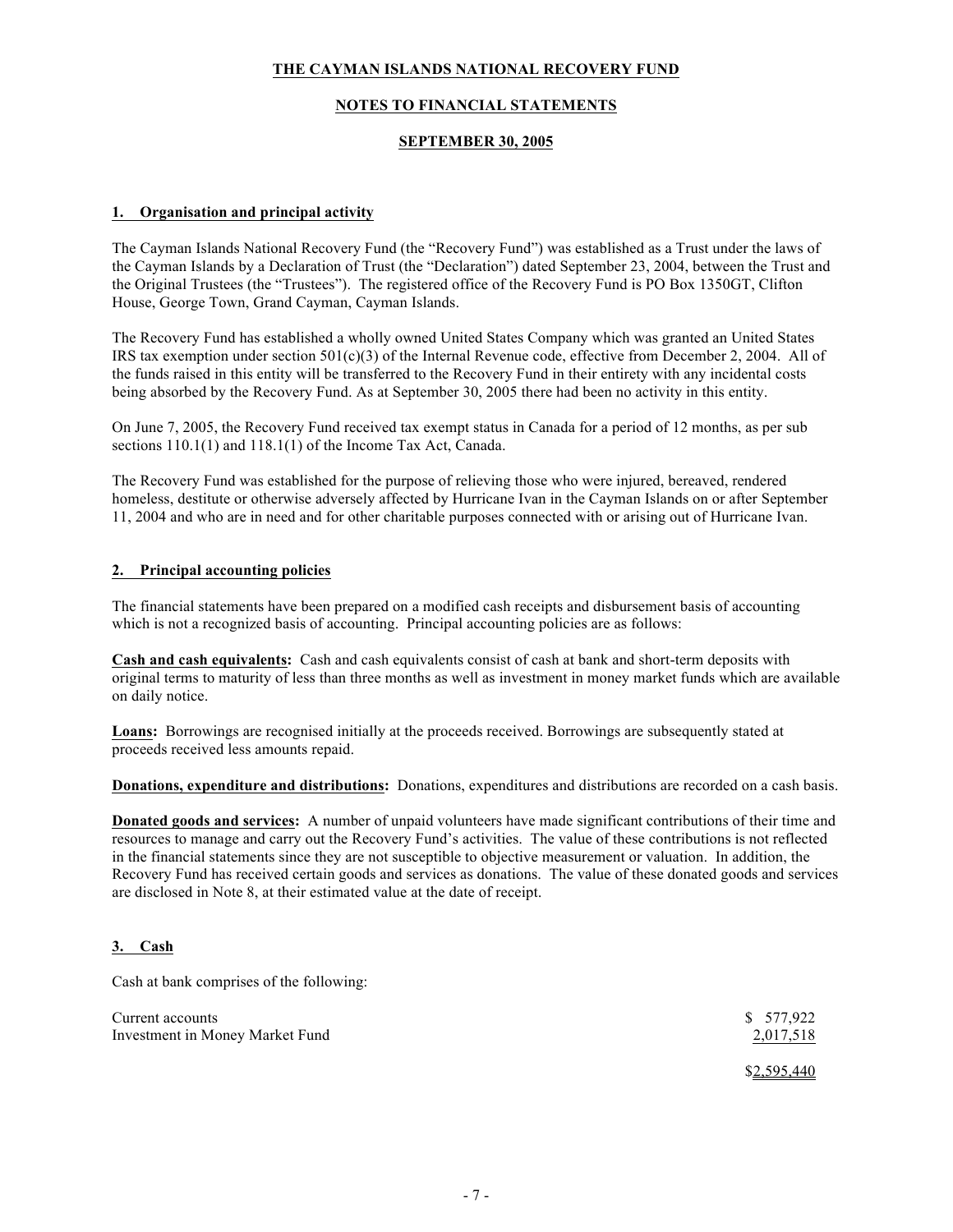### **NOTES TO FINANCIAL STATEMENTS**

### **SEPTEMBER 30, 2005**

### **4. Borrowings**

During the period ended September 30, 2005, the Recovery Fund entered into an agreement with a donor to the Recovery Fund. The donor lent to the Recovery Fund the sum of \$2,500,000 (US\$3,000,000), on an interest free basis for a period of eighteen months from the date of drawdown, February 25, 2005. Repayment of the loan is to take place on a monthly basis and will at a minimum be equivalent to the total donations received during each month from any source, subject to a minimum repayment amount of \$41,667 (US\$50,000) in any one month. If the loan is fully repaid during the term period of eighteen months and a minimum of \$2,500,000 (US\$3,000,000) has been received by the Recovery Fund from "Approved Sources" (as defined in the loan agreement) within 24 calendar months from January 1, 2005, then the donor has agreed to make an ex-gratia payment of \$1,250,000 (US\$1,500,000) to the Recovery Fund. During the period ended September 30, 2005 an amount of \$1,151,918 (US\$1,382,302) had been repaid and the balance remaining to be repaid as at September 30, 2005 was \$1,348,082 (US\$1,617,698).

As of December 6, 2005 the loan was fully repaid. As of December 30, 2005 funding from Approved Sources in the amount of \$2,500,000 (US\$3,000,000) had been received and accordingly the ex-gratia payment of \$1,250,000 (US\$1,500,000) was paid to the Recovery Fund on March 3, 2006.

### **5. Donations**

Donations received during the period are further analysed as follows:

|                                                   |                         | $%$ of<br>Total |
|---------------------------------------------------|-------------------------|-----------------|
|                                                   |                         | Donations       |
| Government, Corporate and Private donors          | $$500,000 - $1,000,000$ | 42%             |
| Government, Bank contributions                    | $$100,000 - $499,999$   | 20%             |
| Local/International individuals, Corporate donors | \$50,000 - \$99,999     | 37%             |
| Local individuals                                 | less than $$50,000$     | $1\%$           |
|                                                   |                         | 100%            |

# **6. Restricted Funds**

During the period ended September 30, 2005, the Recovery Fund received donations from a charitable organisation in the United Kingdom which amounted to \$60,000 (US\$75,000). The donation was made on the understanding that the funds would be used as follows:

| Ministry of Education                       | 30,000 |
|---------------------------------------------|--------|
| Cayman Islands National Museum              | 10.000 |
| Cayman Islands National Gallery             | 10.000 |
| Cayman Islands National Cultural Foundation | 10,000 |
|                                             | 60,000 |

As at September 30, 2005 the above funds had been paid in full by the Recovery Fund.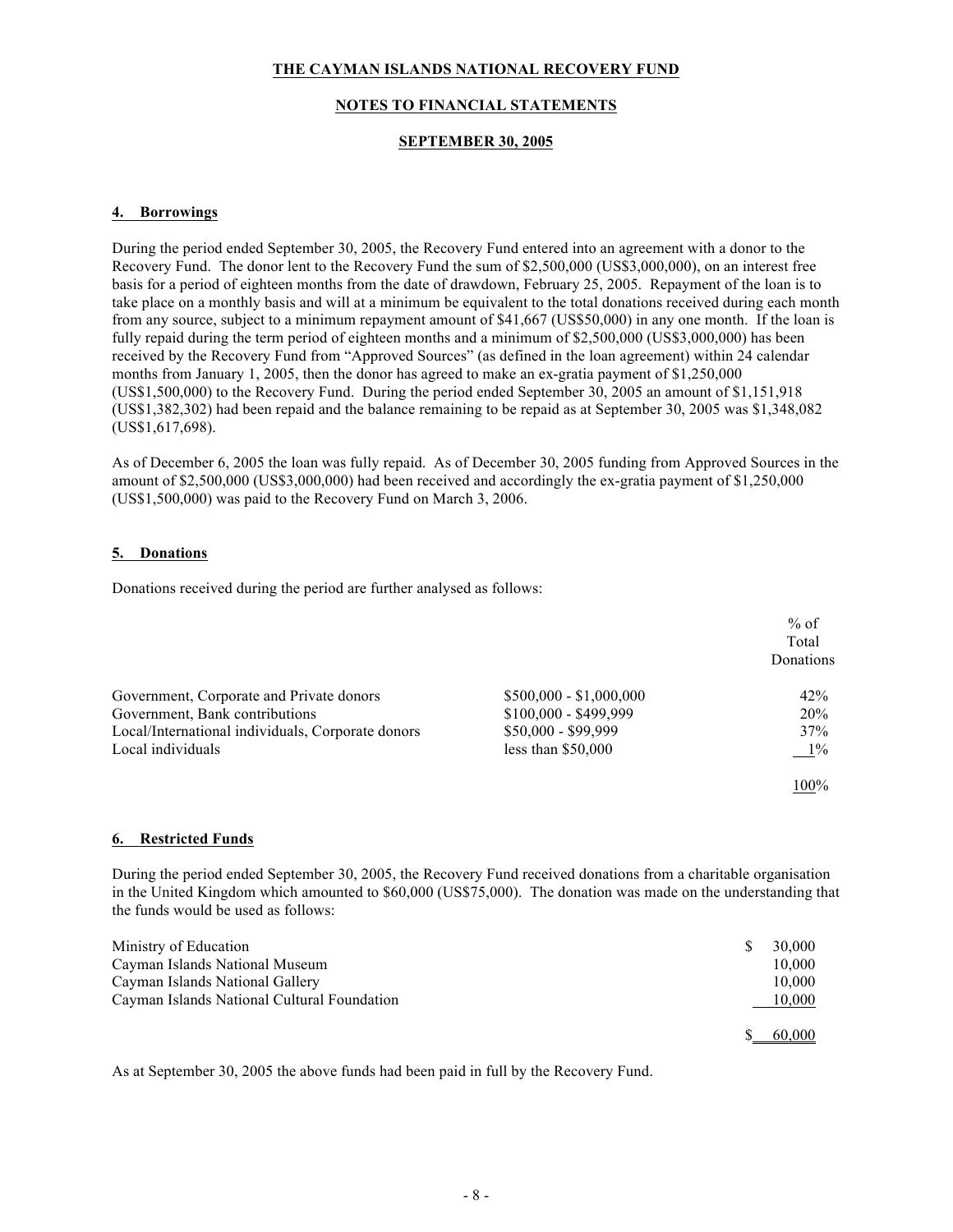### **NOTES TO FINANCIAL STATEMENTS**

#### **SEPTEMBER 30, 2005**

### **7. Applications**

As at September 30, 2005, the Recovery Fund had received 1,644 applications, of which a total of 357 applications have received assistance to date.

The Trustees have adopted a set of criteria for the allocation of funds raised by the Recovery Fund. The assessment criteria are as follows:

- Damage must be as a result of Hurricane Ivan
- Funds are intended for repairs to property which were demonstrably damaged by the hurricane or its aftermath
- The property should have been uninsured
- Applicants must be able to show that their total household income is such that they cannot be reasonably expected to obtain finance nor self fund the costs of repairs to their homes
- Grant funds will not normally be made available to:
	- those who are tenants in accommodation rented on commercial terms nor for landlords or those in strata accommodation
	- those who have or are awaiting insurance settlements including the underinsured

Amongst those who met the criteria the following priorities are agreed:

#### Priority 1

Elderly/infirm individuals who meet general criteria and are living in sub-standard or mostly destroyed homes and poor conditions as a result of the hurricane.

### Priority 2

Homeless individuals who currently live with family members as a result of the hurricane and are in need to have their previous accommodations restored.

### Priority 3

Families with young children who meet the general criteria and are living in sub-standard or mostly destroyed homes

#### Priority 4

Individuals and families who remain in substandard accommodation as a result of the hurricane

### Priority 5

Those whose homes were damaged by the hurricane and fit in previous priority categories A1-A4 and need more minor repairs rather than major building works

Among the applications 1,736 received to the date of the balance sheet over 1,086 were outside the criteria above or were duplicate applications within the same family. Some 650 applications were prioritised for assistance and to date with available funds some 400 have been completed. Additional funds are being sought to address the remaining substantial repair gap.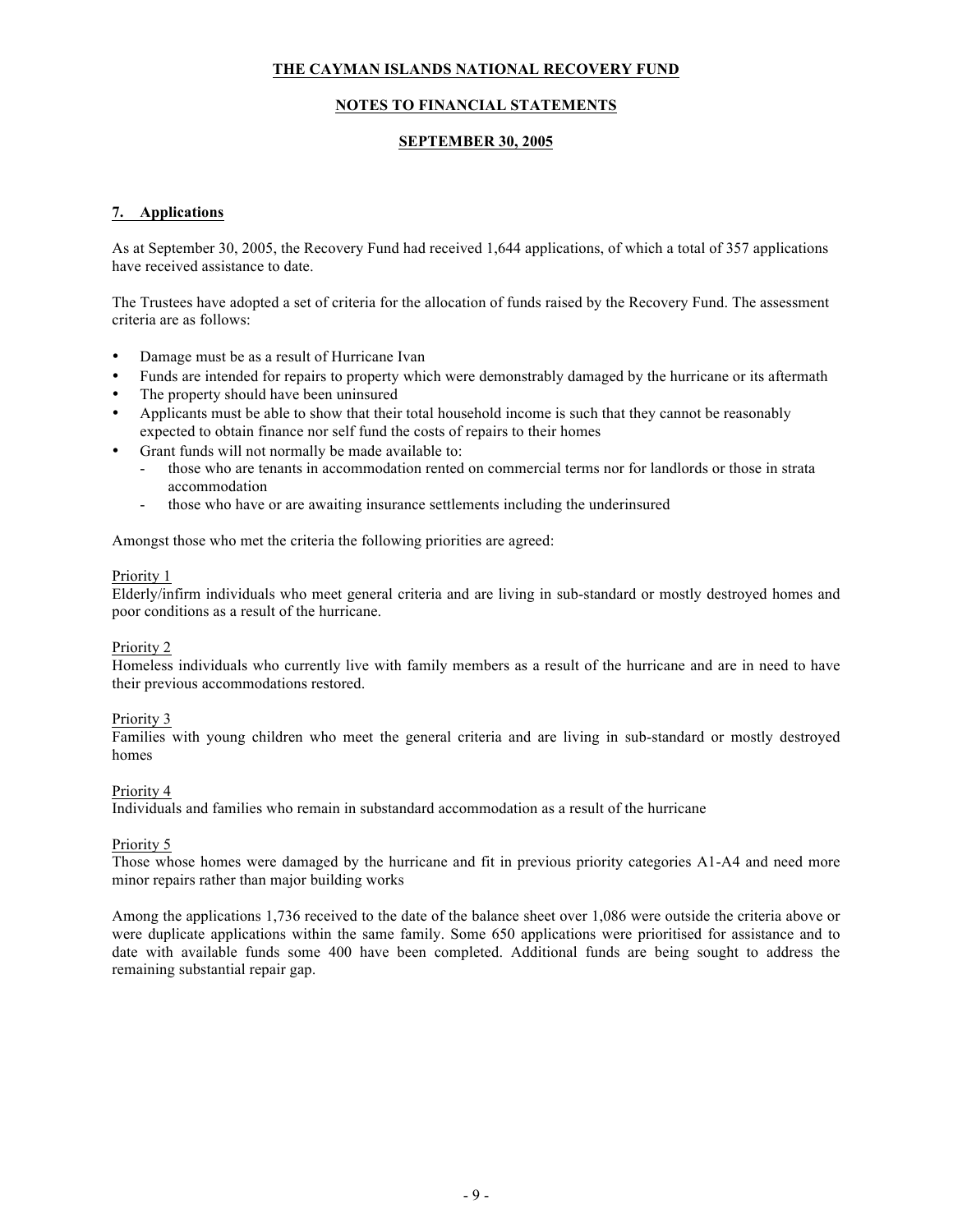### **NOTES TO FINANCIAL STATEMENTS**

### **SEPTEMBER 30, 2005**

#### **8. Donated goods and services**

A number of organisations and individuals have made significant donations in the form of goods and services. The estimated value at date of receipt was as follows:

| <b>Building Materials</b>              | \$116,000 |
|----------------------------------------|-----------|
| Rent (including electricity and water) | 36,000    |
| Motor vehicles                         | 6.000     |
| Furniture and equipment                | 1.000     |
| Volunteers                             | 125,000   |
|                                        | 284,000   |

Such donated goods and services are not included within these financial statements.

#### **9. Funding and commitments**

During the period ended September 30, 2005, the Recovery Fund entered into a donation agreement with a donor to the Recovery Fund. The donor agreed to donate an amount of \$208,333 (US\$250,000) to be paid on a monthly basis commencing on July 1, 2005 and thereafter on the first day of each month for the next twenty-four months, with the final payment being made on July 1, 2007. During the period ended September 30, 2005 an amount of \$25,000 (US\$30,000) had been paid and the balance remaining to be paid as at September 30, 2005 was \$183,333 (US\$220,000), which is not included in the current donations.

A number of other organisations and individuals have committed to contributing further donations to the Recovery Fund beyond the period ended September 30, 2005, however receipt and monetary value of such donations can not be guaranteed or estimated to any degree of certainty at the balance sheet date.

The Trustees have in place a policy to ensure that the Recovery Fund retains sufficient assets to meet approximately six months of administration expenses. However subject to this it is the Trustees intention to ensure that all available resources are distributed at the earliest opportunity and not to create reserves.

#### **10. Salaries and pension costs**

The Recovery Fund had up to 8 full-time employees including the Executive Director of the Recovery Fund and 1 contract employee during the period ended September 30, 2005. The salaries of all employees excluding the Executive Director of the Recovery Fund were paid exclusively by the Recovery Fund. During the period ended September 30, 2005 a donor to the Recovery Fund agreed to pay the salary of the Executive Director. The salary of the Executive Director of the Recovery Fund is paid initially by the Recovery Fund, and subsequently the donor to the Recovery Fund contributes a donation to the Recovery Fund in the amount of the salary paid. The amount paid and received in respect of the Executive Director's salary is included in donations, and administration expenses and salaries respectively in the statement of revenue and expenditure.

The employees of the Recovery Fund are entitled to Medical Benefits and Pension in accordance with the National Health Insurance Law and the Pension Law (2003 Revision). Pension contributions are being matched by the Recovery Fund to a maximum of 5% of the employee's basic salary. The pension expense for the period ended September 30, 2005 was \$11,147 and is included in administration expenses and salaries in the statement of revenue and expenditure.